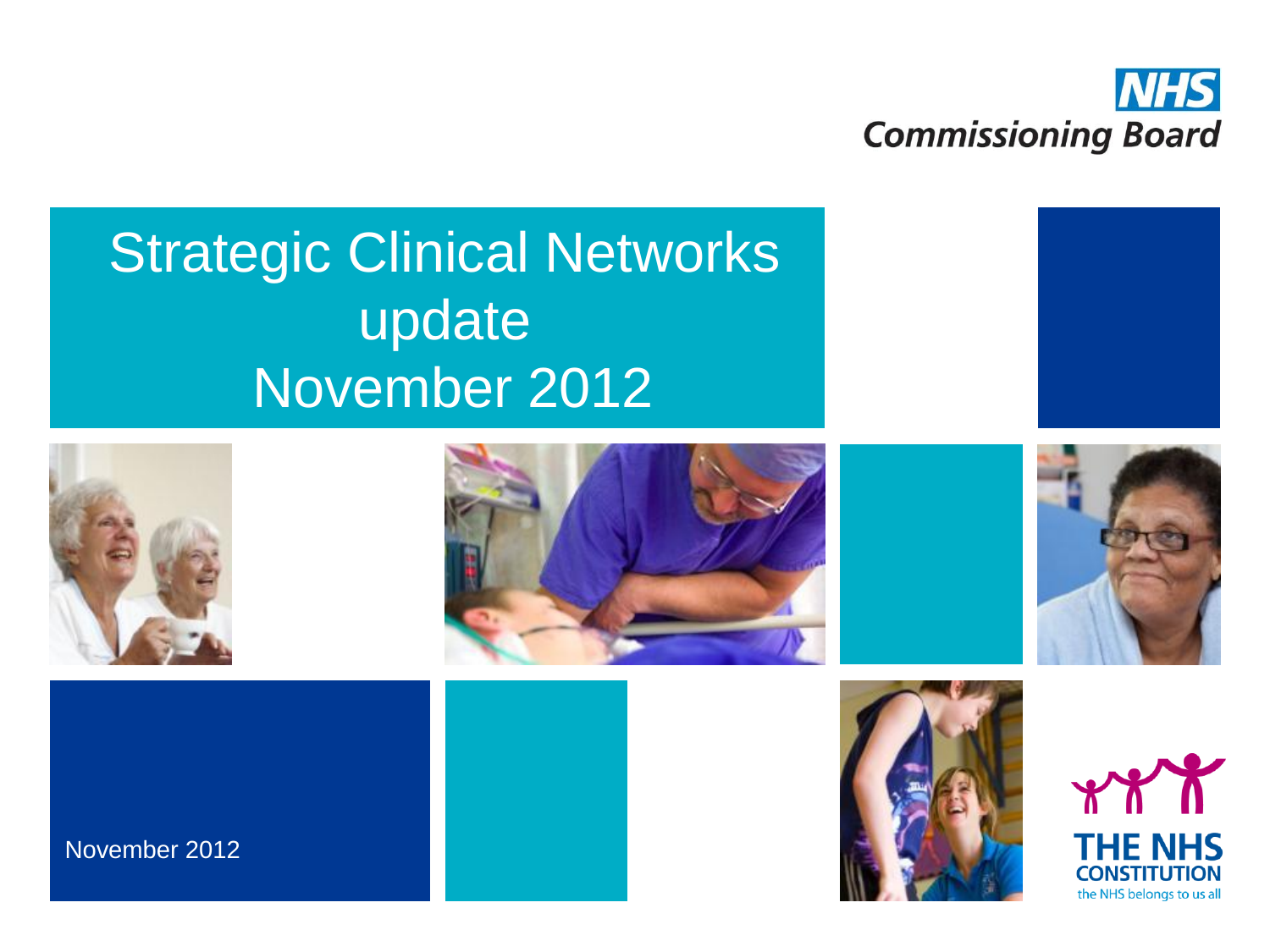

*"Clinical networks are an NHS success story. Combining the experience of clinicians, the input of patients and the organisational vision of NHS staff, they have supported and improved the way we deliver care to patients in distinct areas, delivering true integration across primary, secondary and often tertiary care."*





Professor Sir Bruce Keogh, NHS Medical Director and Jane Cummings, Chief Nursing Officer



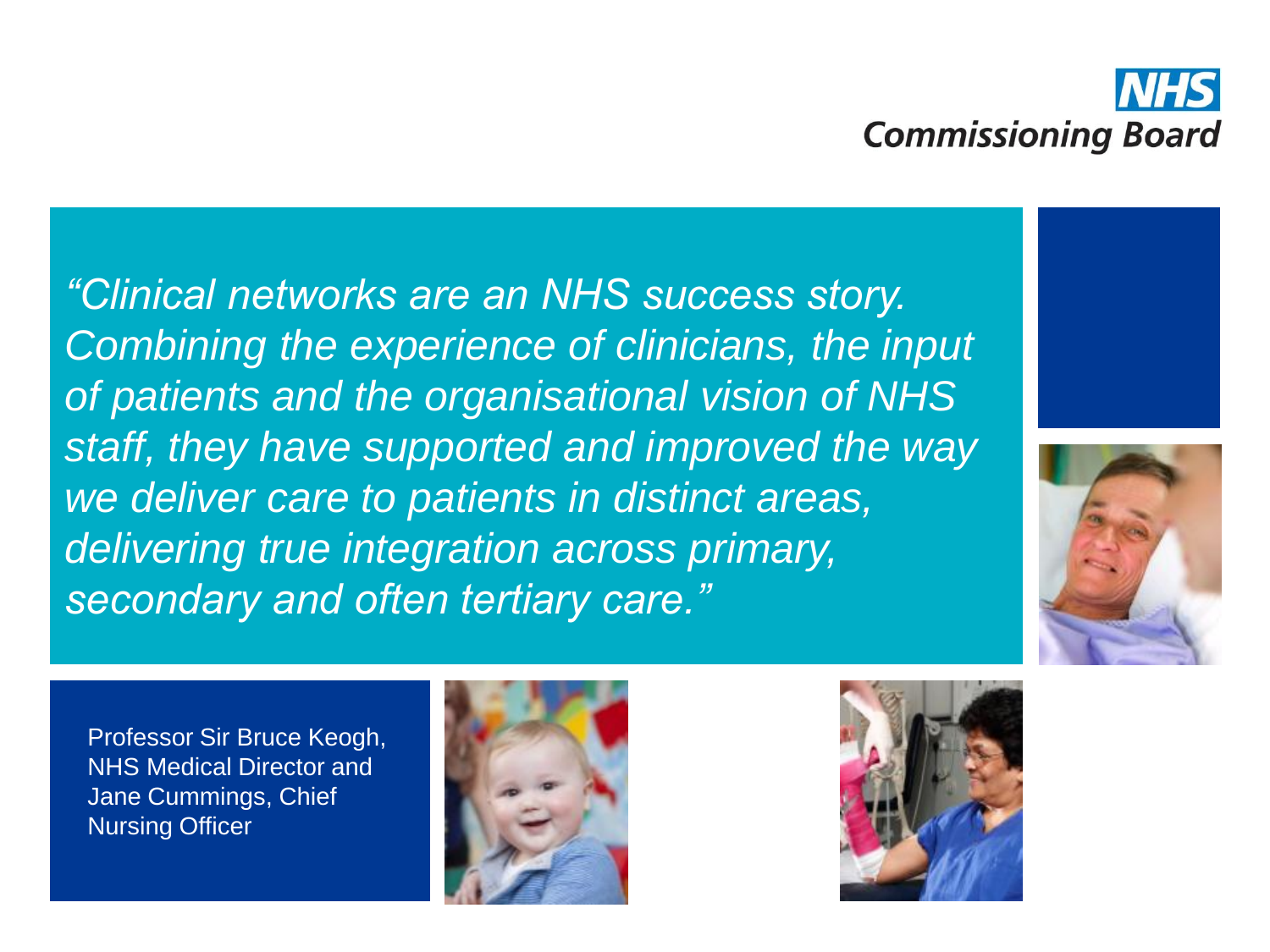

## The Way Forward: Strategic Clinical Networks (NHS CB July 12)

- Networks are a success story and we need to build on them
- Essential to support improvement of outcomes for patients
- NHS CB to host Strategic Clinical Networks (SCNs) from 2013
- Four initial areas operating throughout the country:

**Example** 

**Example 2 Second Second Second Second Second Second Second Second Second Second Second Second Second Second Second Second Second Second Second Second Second Second Second Second Second Second Second Second Second Second S** 

 $\triangleright$  maternity and children

mental health, dementia and neurological conditions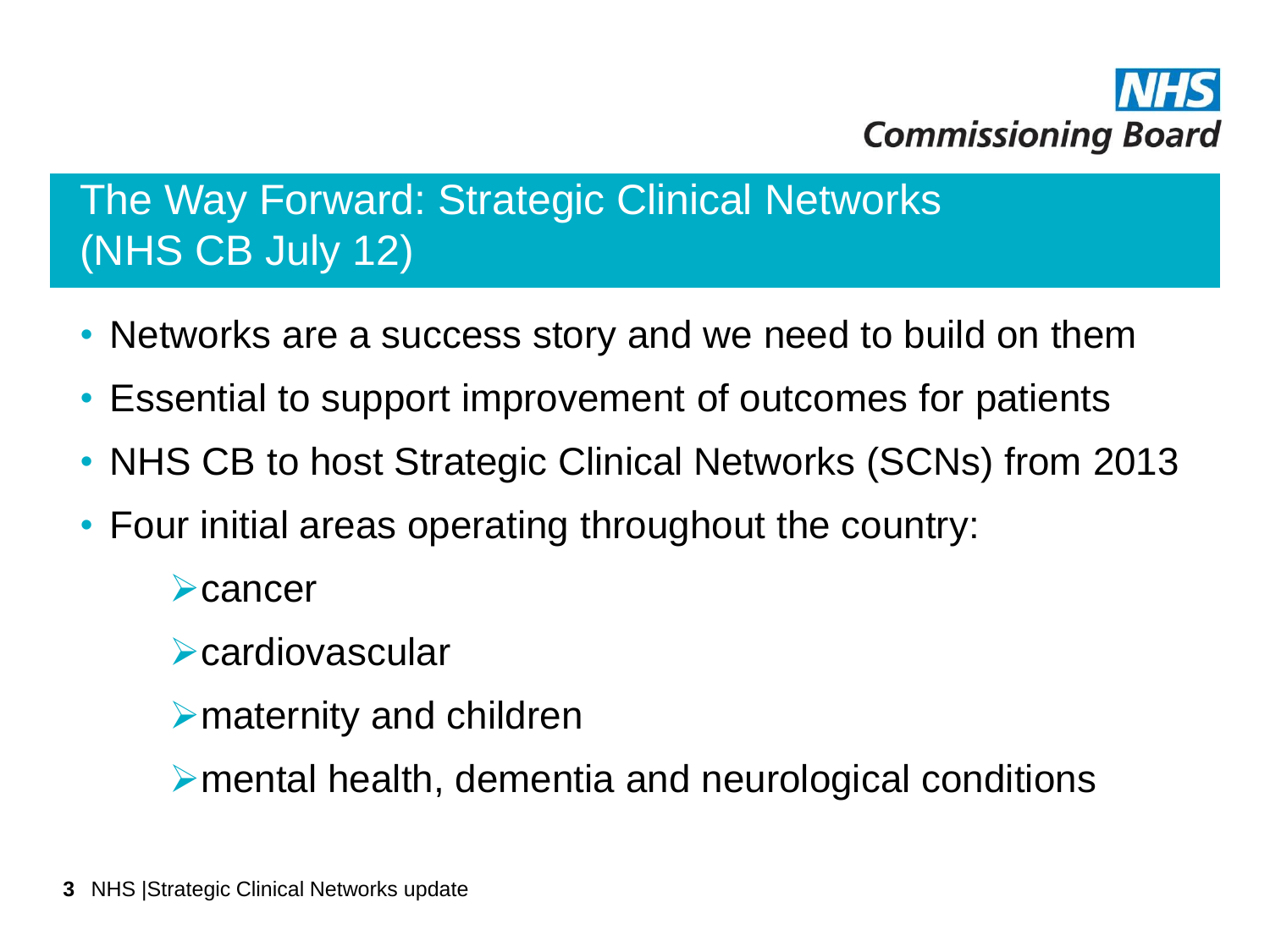### SCNs and ODNs

- Operational Delivery Networks (ODNs) focus on coordinating patient pathways between providers over a wide area to ensure access to specialist resources and expertise
- In future they will be provider hosted and funded e.g. neonatal, critical care, trauma, burns
- SCNs operate as engines for change across complex systems of care, maintaining and or improving quality and outcomes. They bring primary, secondary and tertiary care clinicians together with partners from social care, the third sector and patients
- In future they will be hosted by NHS CB and will receive national commissioning funding for their core functions
- Criteria for SCNs set out in 'The Way Forward'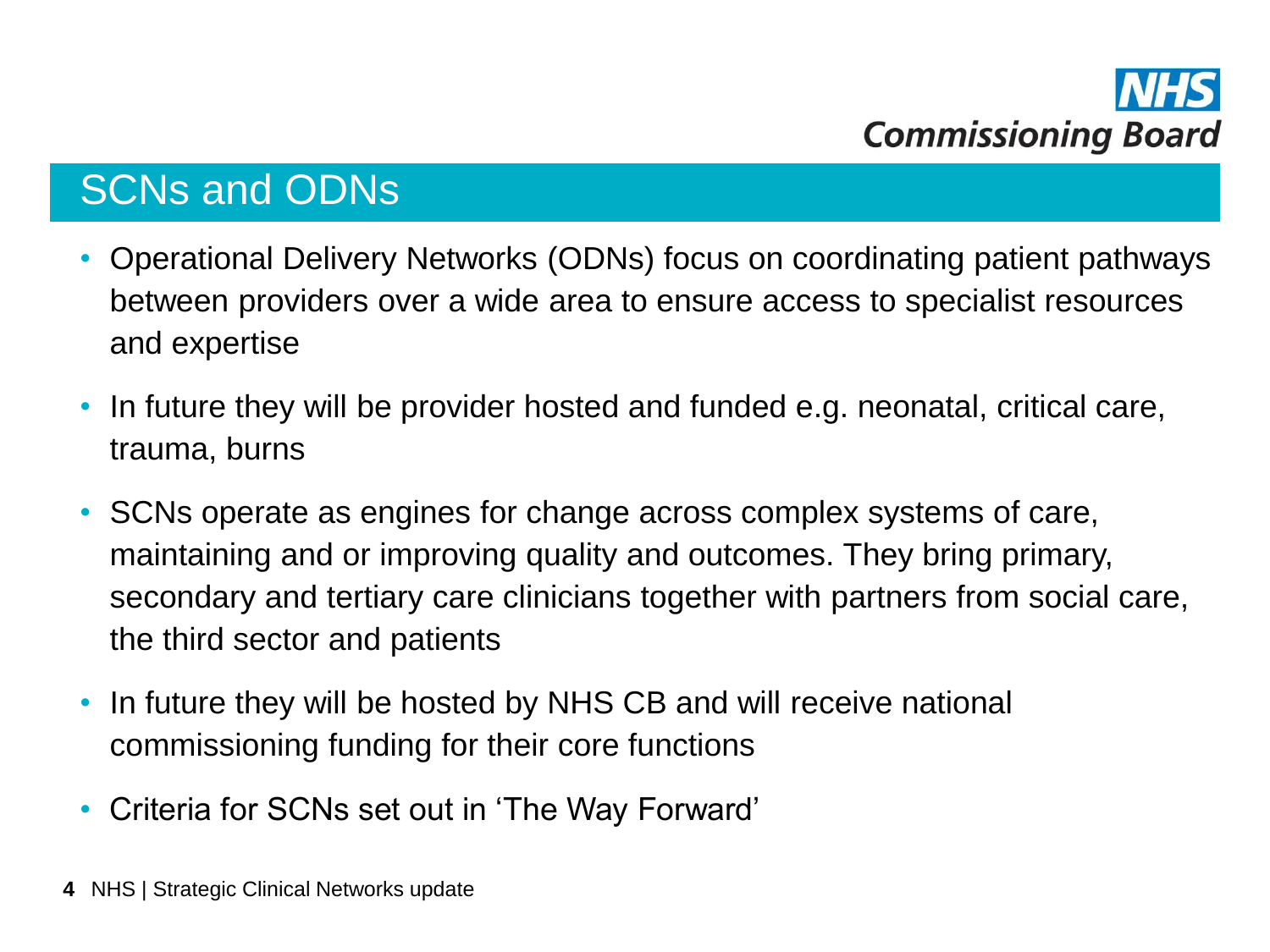

## SCN Operating Framework

- Promotes consistency of approach but allows local flexibility to meet local needs and circumstances
- SCN leads will come together to further shape the framework, agreeing common approaches where necessary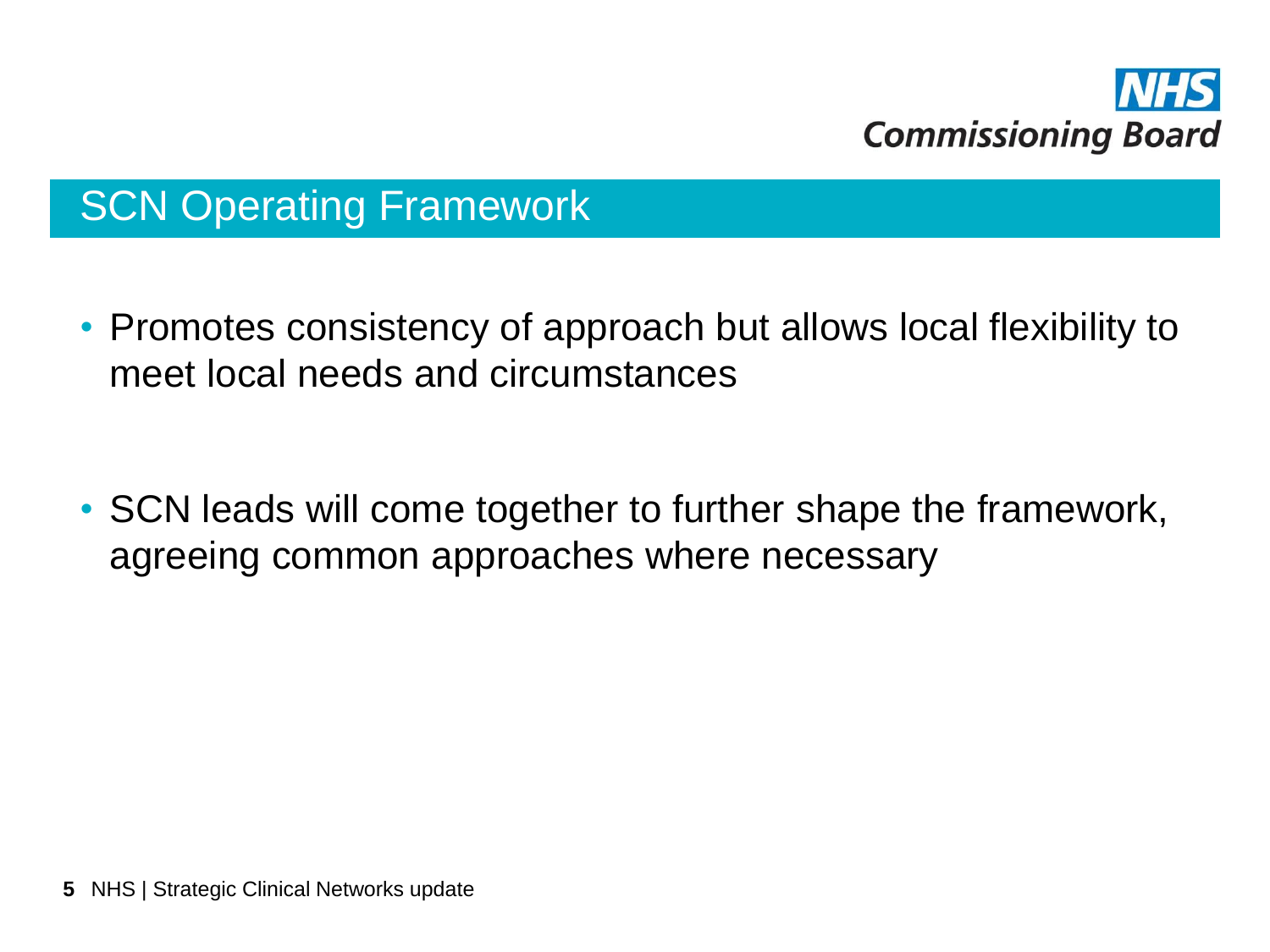

## SCNs - guiding principles

- Quality contribution to the NHS Outcomes Framework
- Clinical leadership
- Patient and public voice
- Equality and health inequalities
- Innovation and the NHS Change Model www.changemodel.nhs.uk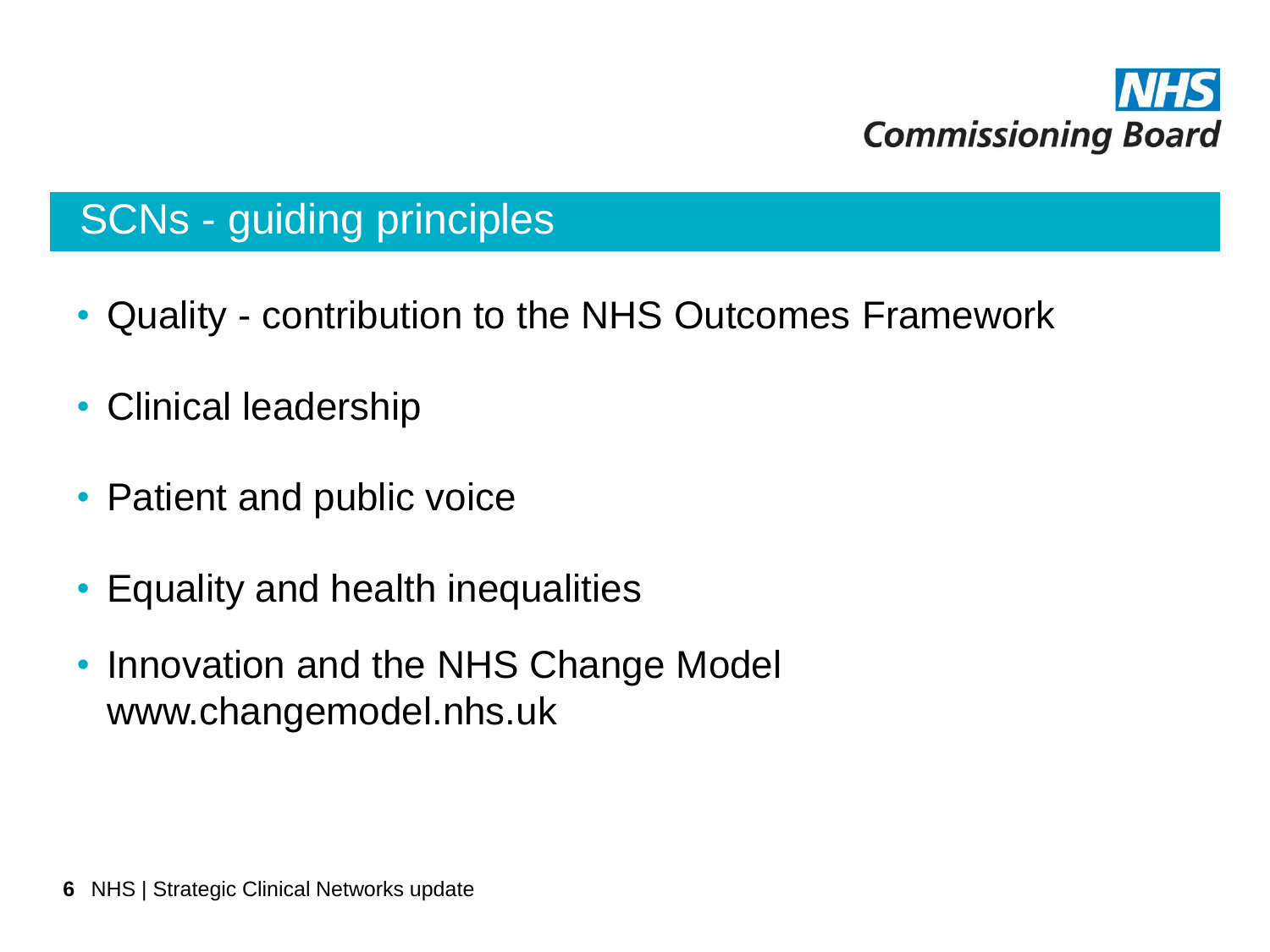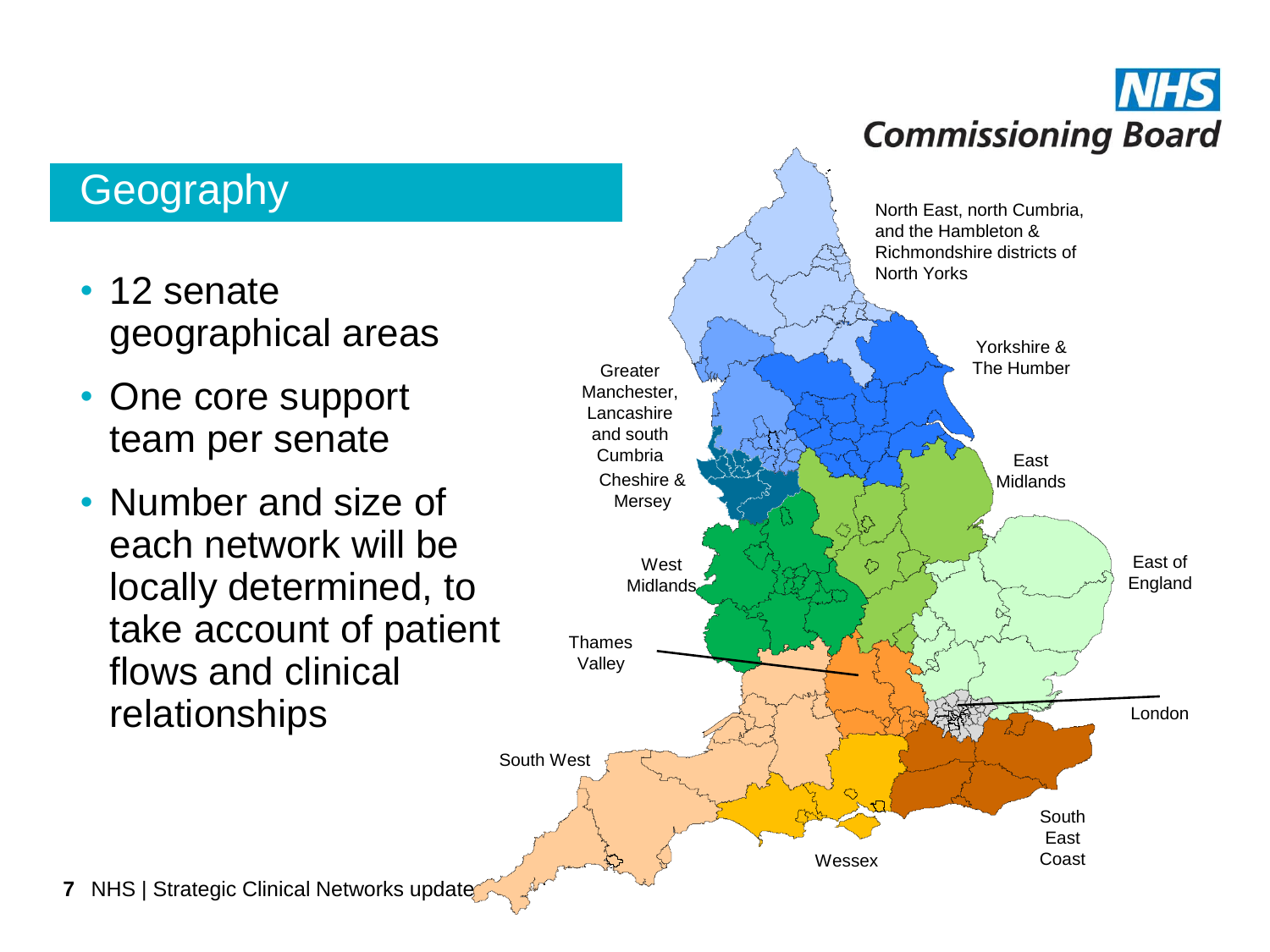

#### Accountability and governance

- SCNs will be non-statutory organisations
- Annual accountability agreement with NHS CB for delivering a programme of quality improvement, as defined by Domain Leads and local partners
- Hosted by and accountable to NHS CB Operations Directorate, but function within matrix environment to ensure close alignment with other directorates
- Staff accountable to Medical Director of host LAT, usually the one also hosting specialised commissioning
- Expected all relevant providers and commissioners will want to engage with SCNs
- Usual system escalation measures apply
- **8** NHS | Strategic Clinical Networks update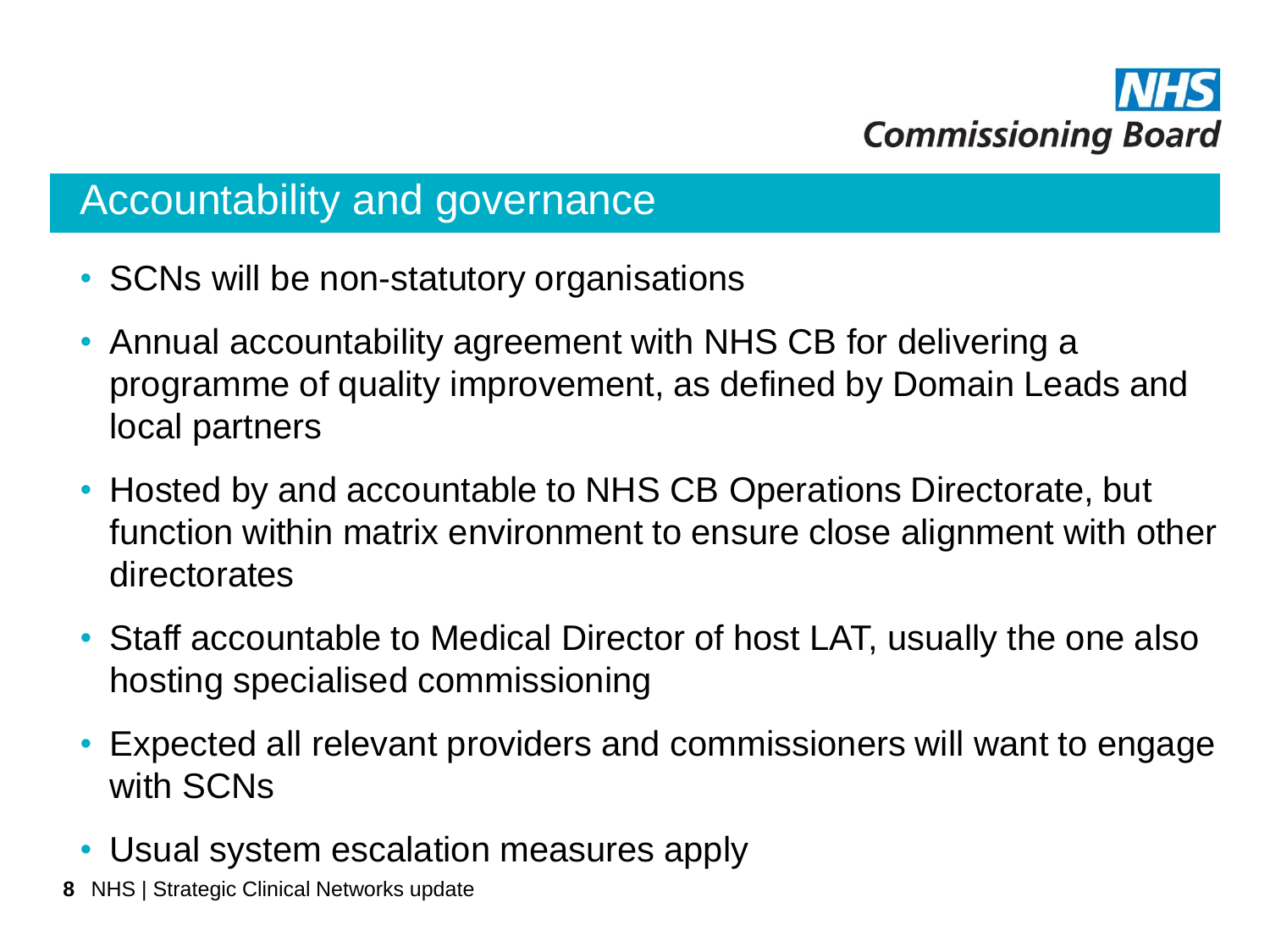

#### Alignment with the new system

SCNs will need to develop close relationships with stakeholders including:

- Patients and the public
- Commissioners and providers
- Clinical Senates, Health and Well Being Boards and Academic Health Science Networks (AHSNs)
- NHS Improvement body
- Third Sector organisations
- Professional organisations
- Education and training bodies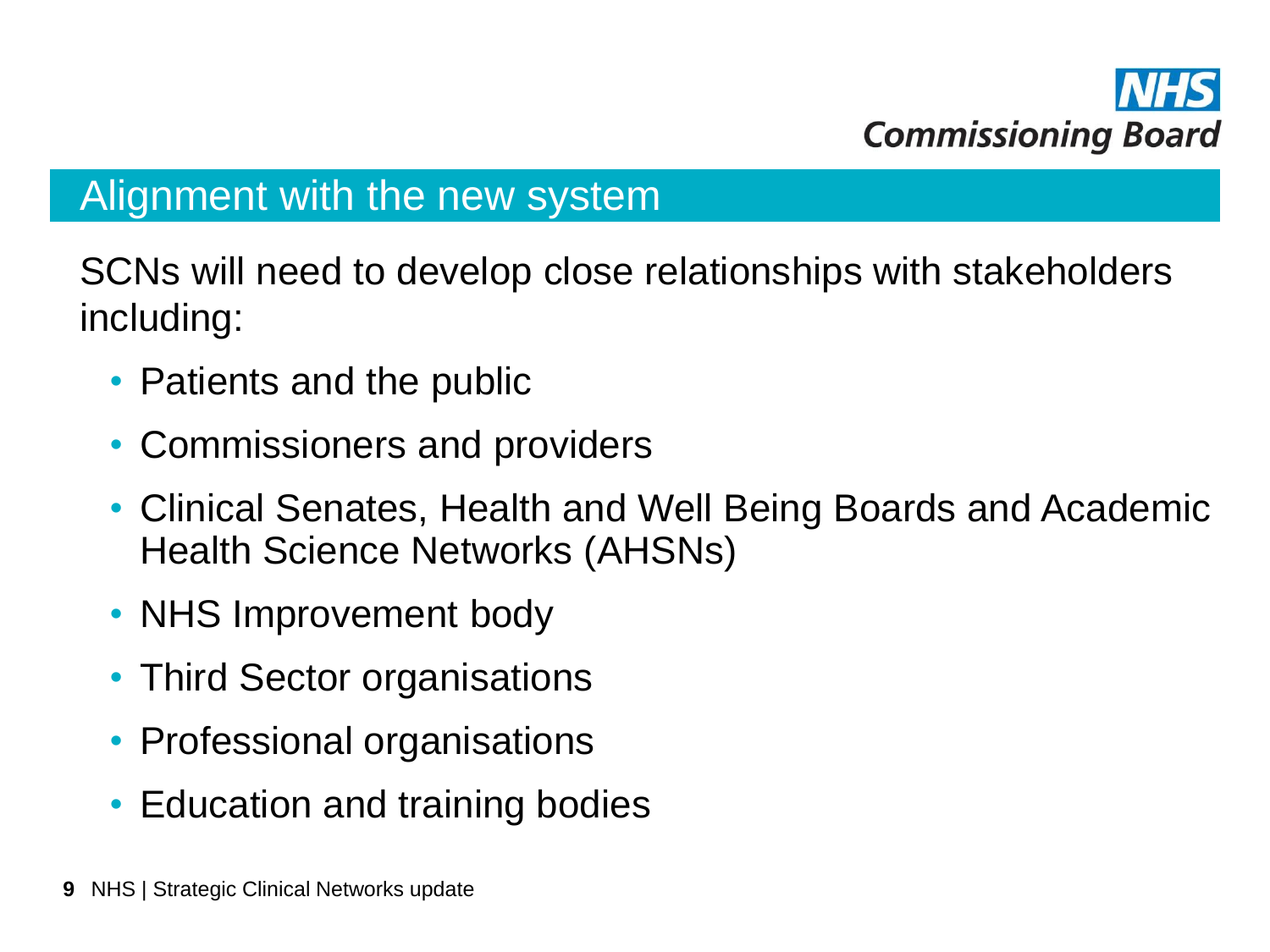

#### SCNs will be successful if they...

- Address big issues and meet member needs
- Support delivery, NHS Constitution, Outcomes Framework, equality and financial sustainability
- Provide expert clinical advice, facilitate clinical leadership, facilitate patient voice, use NHS Change model to spread innovation and best practice
- Support commissioners and providers to deliver quality improvement and better outcomes for patients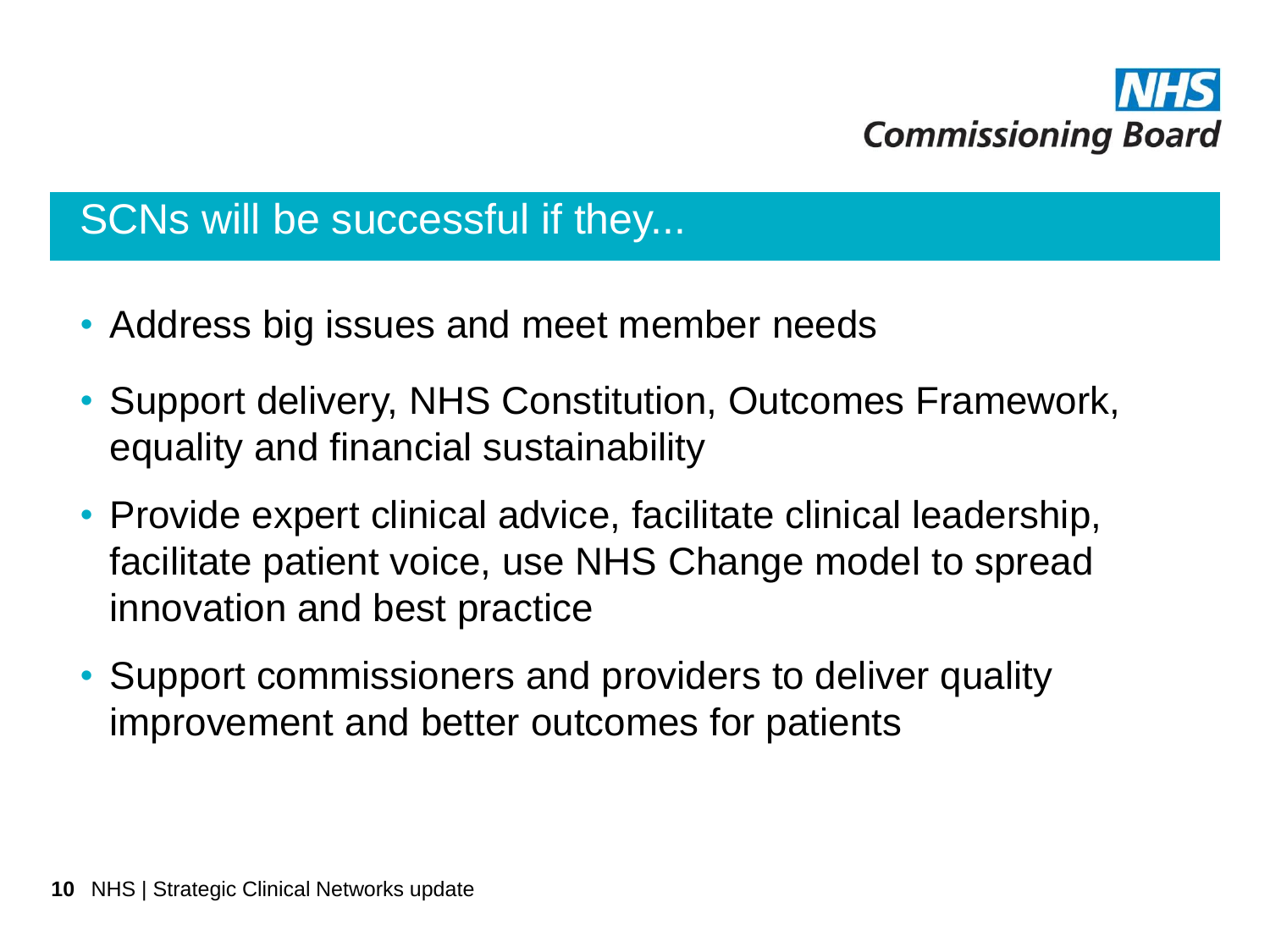

#### **Finance**

- £10m running costs (£833k per clinical senate)
- £32m from programme budget (allocation based on unweighted population basis) - must relate directly to patient care
- Range of total national funding per senate: £2066k to £5627k
- Can be supplemented by local or national funds (i.e. NHS Improvement body)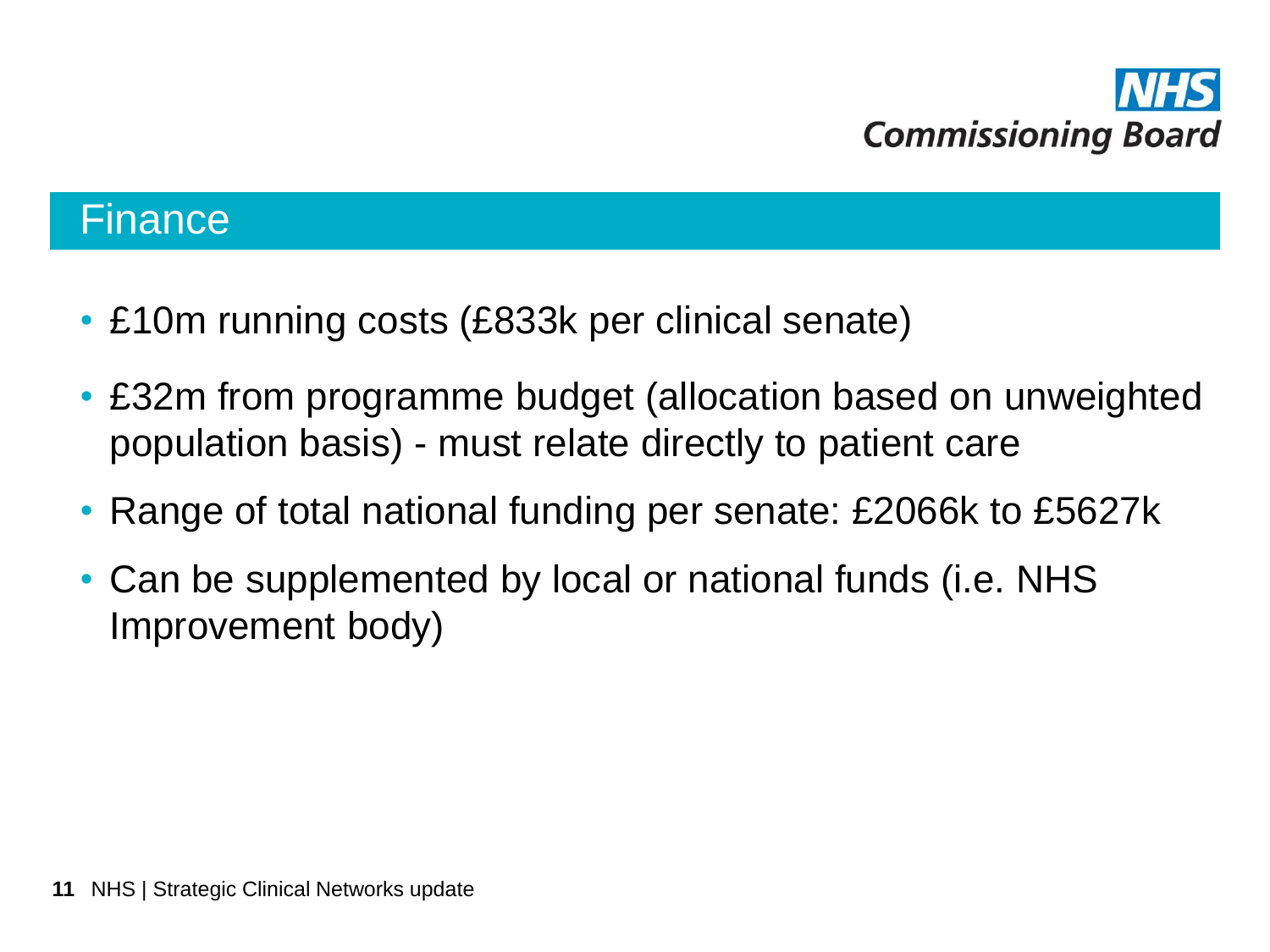

#### Core national funding covers

- Core management support team
- Clinical leadership
- 'Pay to commission' work
- Events and meetings
- Patient and Public Involvement support
- Clinical senate support
- Non pay including estates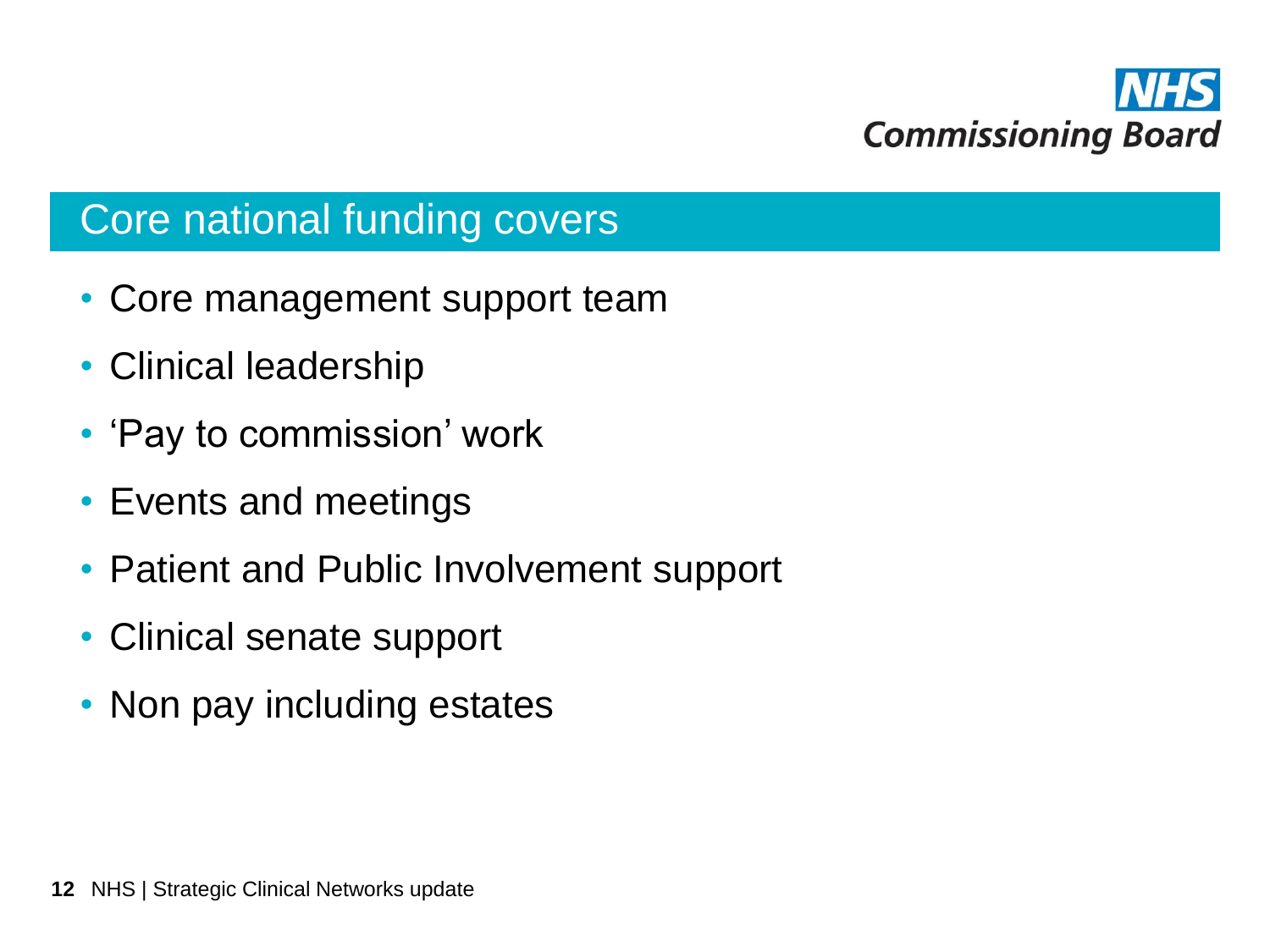

#### Senate and SCN core support team

- SCN and Senate Associate Director (1.00, band 9)
- Senate chair (sessional)
- SCN Clinical Directors (sessional)
- Senate Manager (0.5, band 8C)
- Network Managers (3.0, band 8C)
- Quality Improvement Leads (c8.0, band 6-8B)
- Admin support (c3.5, band 4/5)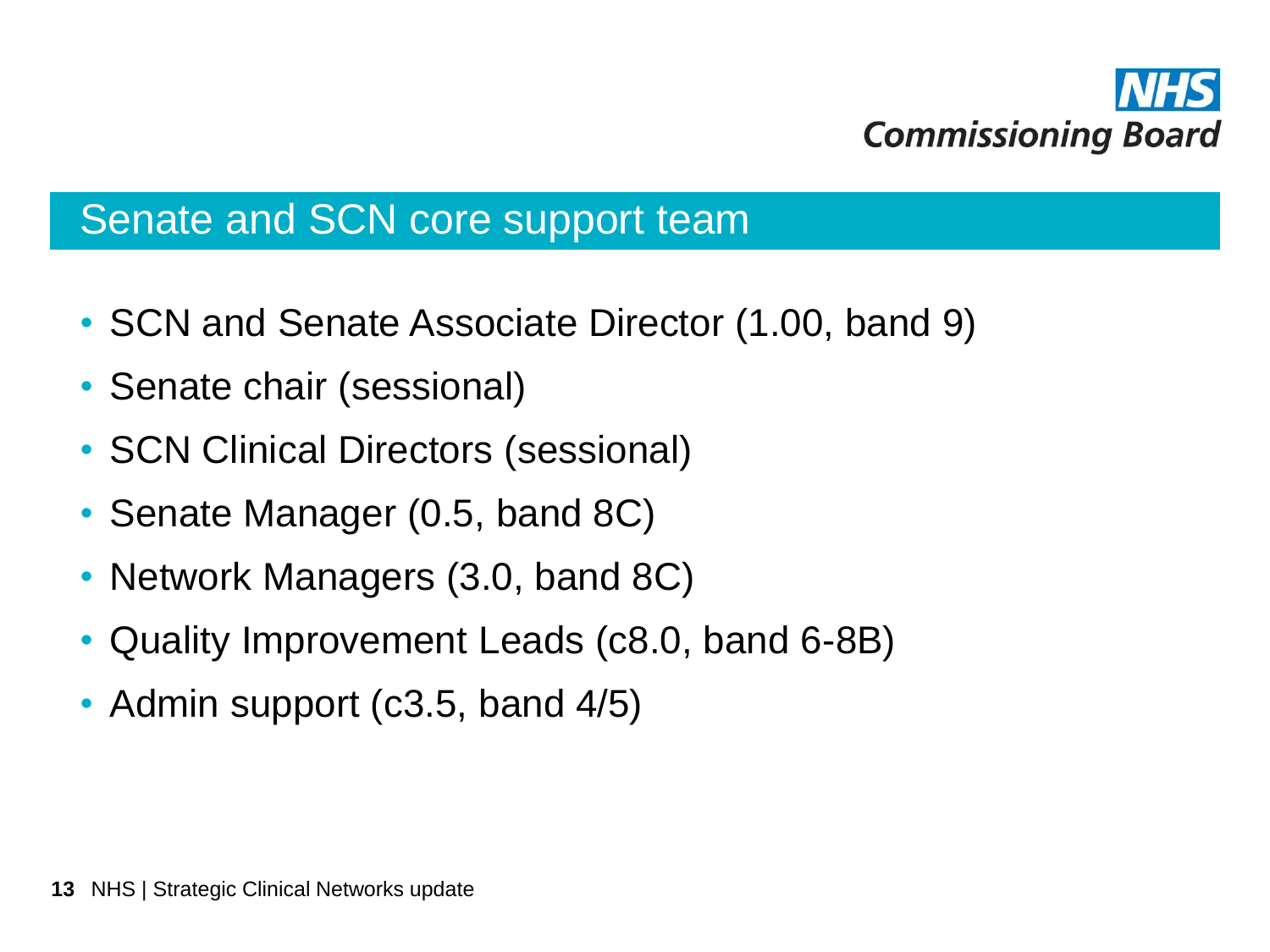#### **NHS Commissioning Board**

#### Core support team structure

NHS CB LOCAL AREA TEAM MEDICAL The actual size of the **EXAMPLE SECTOR** TEAM MEDIC. team will vary depending on the population served by the Clinical Senate but core posts will exist in all senates. SCN CLINICAL DIRECTORS (approx. 0.4 wte x4) SENATE CHAIR SCN & SENATE ASSOCIATE DIRECTOR BAND 9 PA BAND 5 SENATE MANAGER 0.5 wte BAND 8C NETWORK MANAGERS 4/3 x BAND 8Cs SENATE PA 0.5 wte BAND 4 NETWORK ASST 1 x BAND 5 & NETWORK ADMIN & SUPPORT OFFICER 1x BAND 4 QUALITY IMPROVEMENTS LEADS Min of 8 x BAND 6 - 8B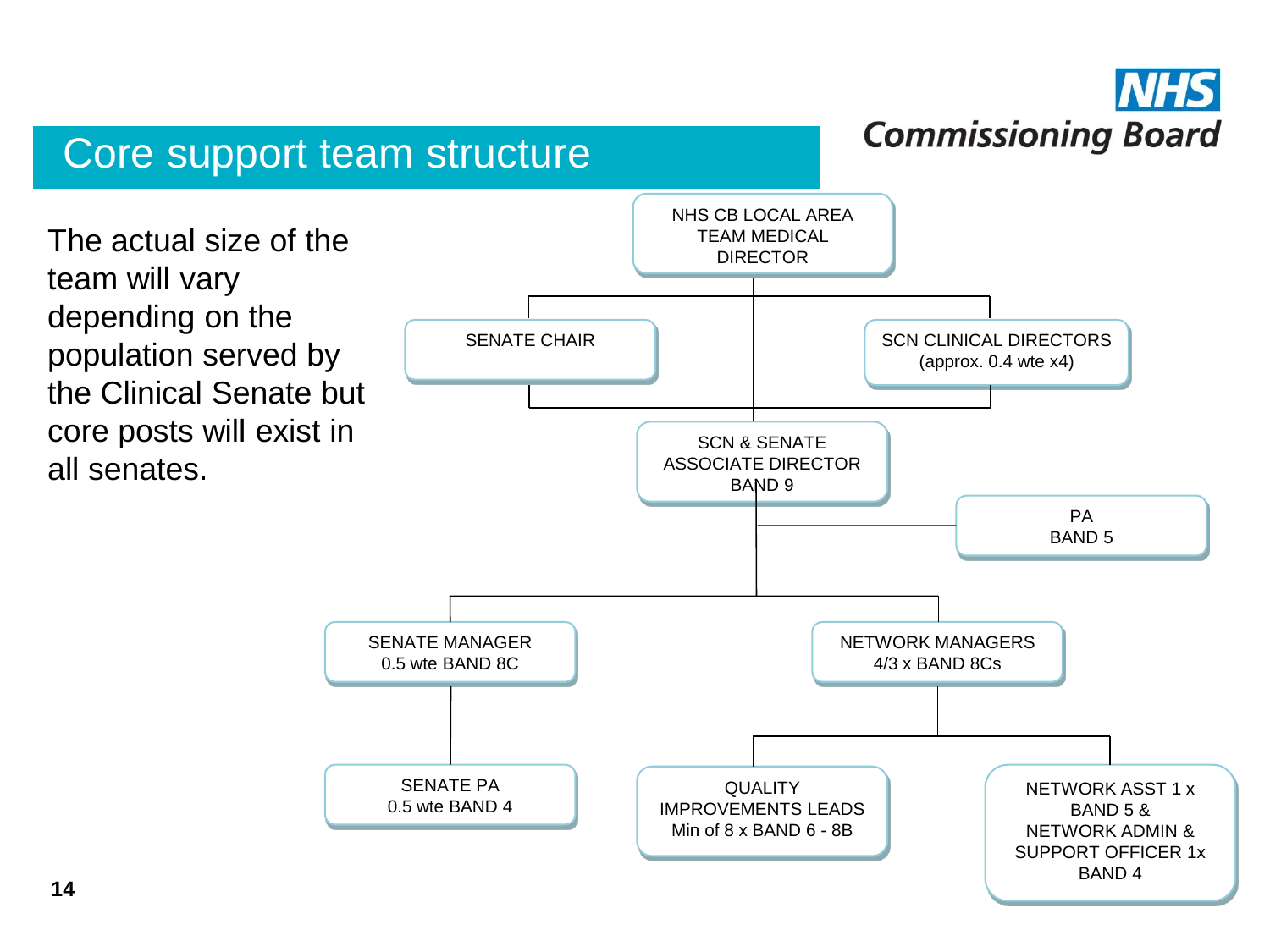

## Measuring SCN effectiveness

- Linked to Outcome Domains national and local priorities
- Structure i.e. governance, PPI, finance
- Process i.e. annual programme based on national priorities, use of NHS single model of change, innovation and spread of best practice, annual report
- Outcomes i.e. progress in local area against Outcomes Frameworks
- Further development needed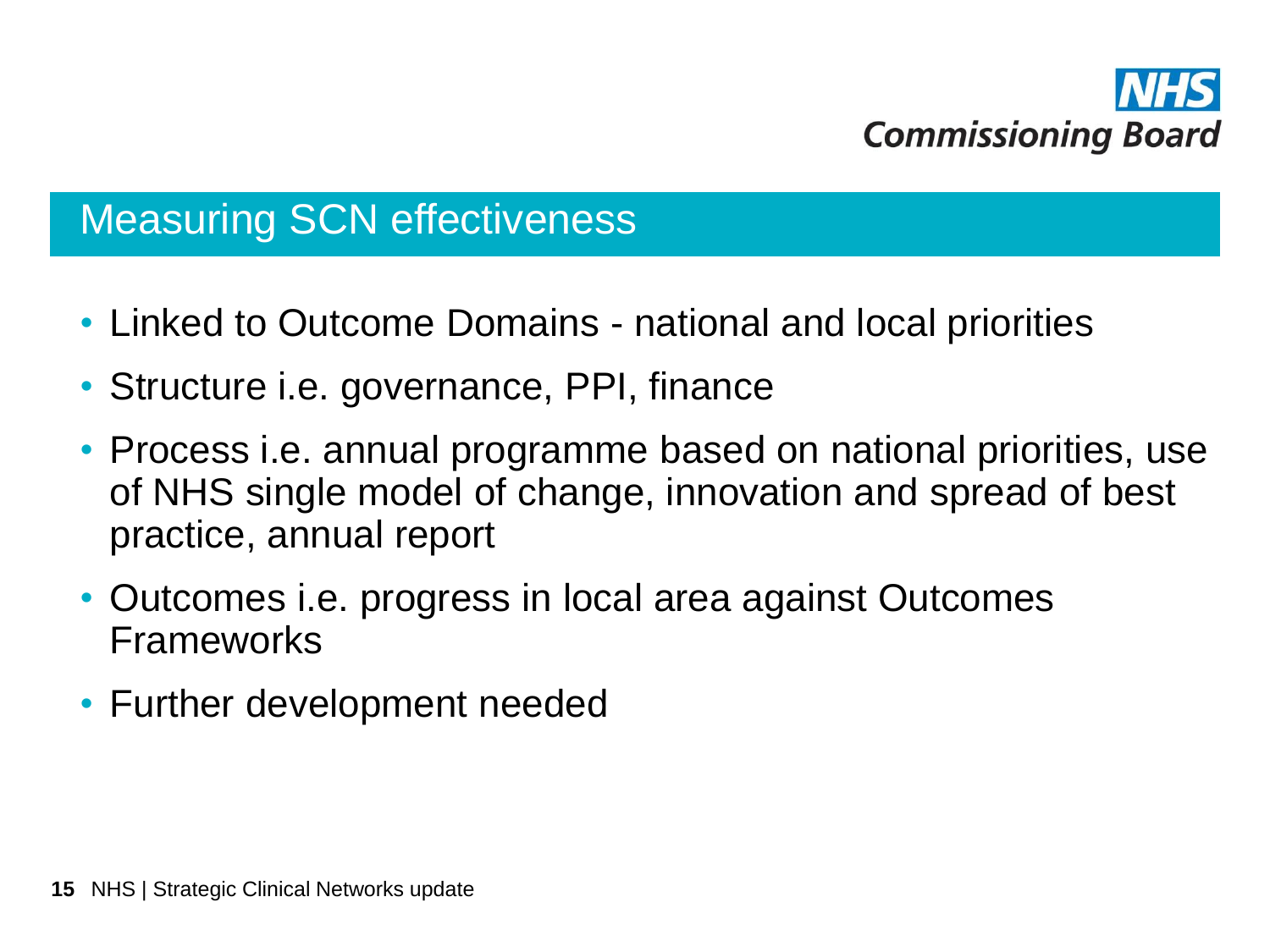

#### Next steps

- Publicise SCN Operating Framework and FAQs
- Recruitment to posts in line with People Transition Policy by December 2012
- Senates and Networks Implementation group, chaired by Dr Bewick, Regional Medical Director (North) - accountable to NHS CB Ops Directorate SMT
- Ongoing communication and engagement plan
- Organisational development at national and local level
- Publication of 'ODNs and Clinical Senates: The Way Forward' at the end of November 2012